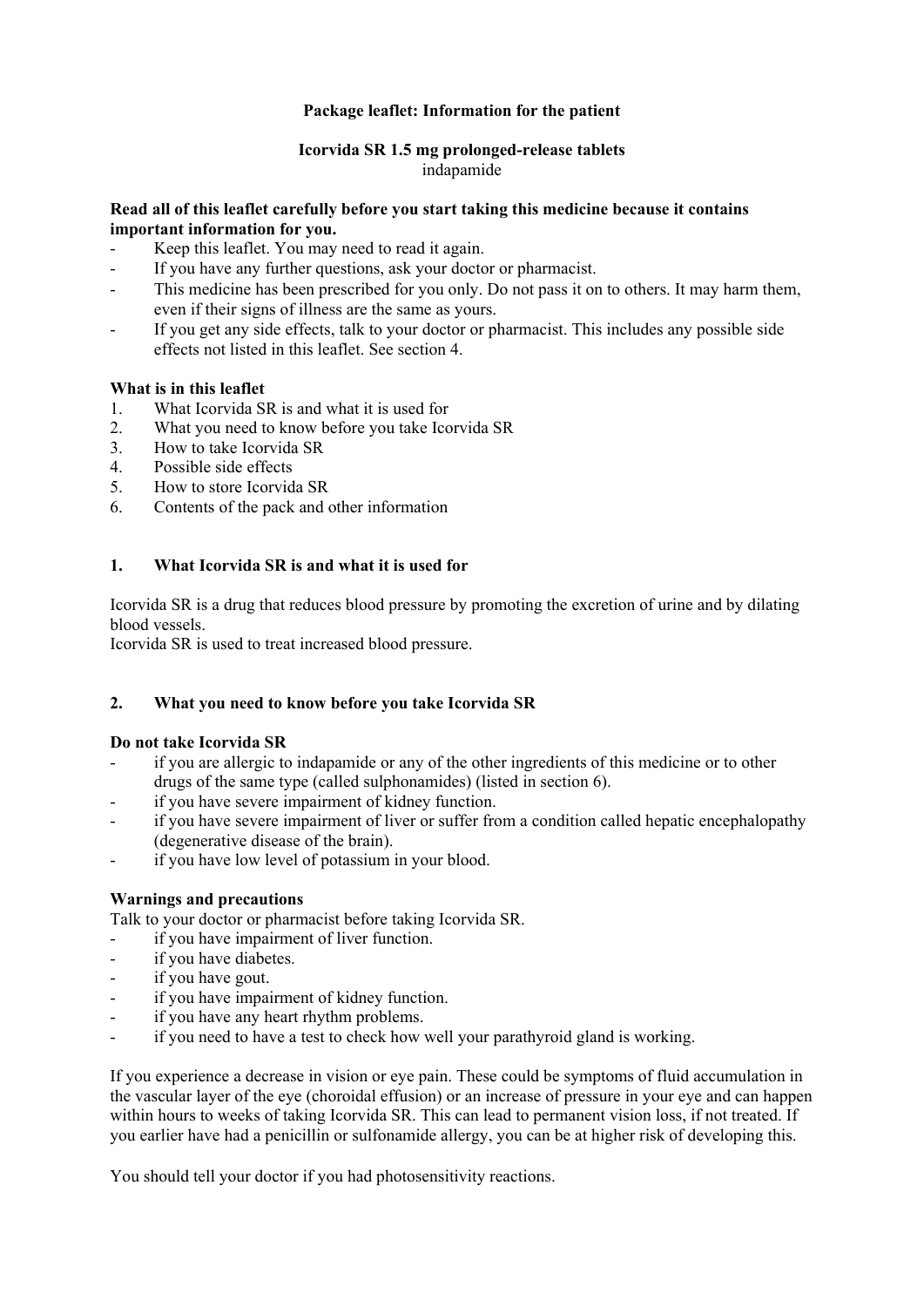Your doctor may give you blood tests to check for low sodium or potassium levels or high calcium levels.

If you think any of these situations may apply to you or you have any questions or doubts about taking your medicine, you should consult your doctor or pharmacist.

Athletes should be aware that this medicine contains an active ingredient, which may give a positive reaction in doping tests.

### **Other medicines and Icorvida SR**

Tell your doctor or pharmacist if you are taking, have recently taken or might take any other medicines.

You should not take Icorvida SR with lithium (used to treat depression) due to the risk of increased levels of lithium in the blood.

Make sure to tell your doctor if you are taking any of the following medicines, as special care may be required:

- medicines used for heart rhythm problems (e.g. quinidine, hydroquinidine, disopyramide, amiodarone, sotalol, ibutilide, dofetilide, digitalis),
- medicines used to treat mental disorders such as depression, anxiety, schizophrenia... (e.g. tricyclic antidepressants, antipsychotic drugs, neuroleptics),
- bepridil (used to treat angina pectoris, a condition causing chest pain),
- cisapride, diphemanil (used to treat gastro-intestinal problems),
- sparfloxacin, moxifloxacin, erythromycin by injection (antibiotics used to treat infections),
- vincamine by injection (used to treat symptomatic cognitive disorders in elderly including memory loss),
- halofantrine (antiparasitic drug used to treat certain types of malaria),
- pentamidine (used to treat certain types of pneumonia),
- mizolastine (used to treat allergic reactions, such as hay fever),
- non-steroidal anti-inflammatory drugs for pain relief (e.g. ibuprofen) or high doses of acetylsalicylic acid,
- angiotensin converting enzyme (ACE) inhibitors (used to treat high blood pressure and heart failure),
- amphotericin B by injection (anti-fungal medicines),
- oral corticosteroids used to treat various conditions including severe asthma and rheumatoid arthritis,
- stimulant laxatives.
- baclofen (to treat muscle stiffness occurring in diseases such as multiple sclerosis),
- potassium-sparing diuretics (amiloride, spironolactone, triamterene),
- allopurinol (for the treatment of gout),
- metformin (to treat diabetes),
- iodinated contrast media (used for tests involving X-rays),
- calcium tablets or other calcium supplements,
- ciclosporin, tacrolimus or other medicines to depress the immune system after organ transplantation, to treat autoimmune diseases or severe rheumatic or dermatological diseases,
- tetracosactide (to treat Crohn's disease).

## **Icorvida SR with food and drink**

Food and drink have no influence on the effect of Icorvida SR

### **Pregnancy and breast-feeding**

If you are pregnant or breast-feeding, think you may be pregnant or are planning to have a baby, ask your doctor or pharmacist for advice before taking this medicine.

This medicine is not recommended during pregnancy. When a pregnancy is planned or confirmed, the switch to an alternative treatment should be initiated as soon as possible.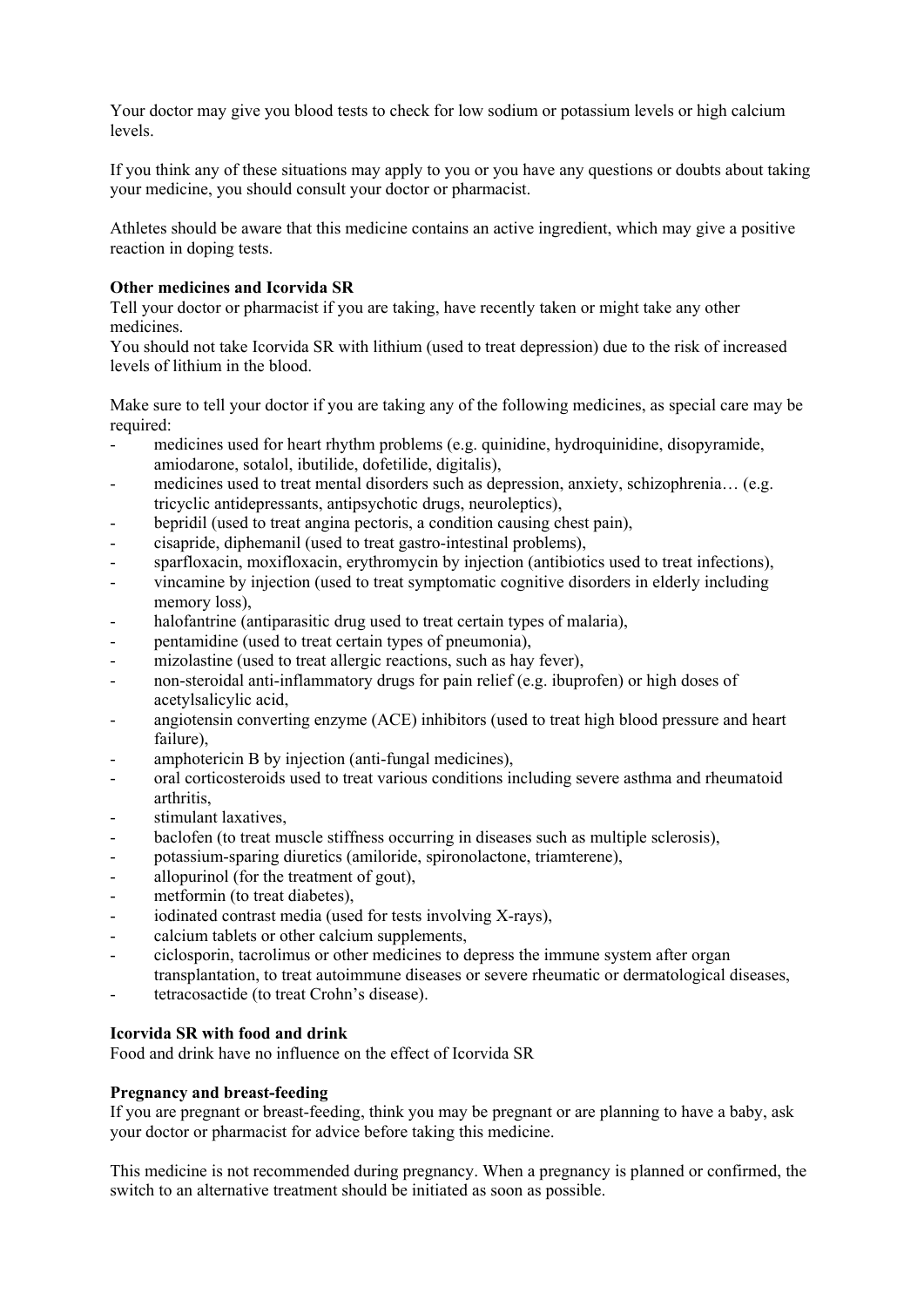Please tell your doctor if you are pregnant or wish to become pregnant.

The active ingredient is excreted in milk. Breast-feeding is not advisable if you are taking this medicine.

### **Driving and using machines**

This medicine can cause side effects due to low blood pressure such as dizziness or tiredness (see section 4). These side effects are more likely to occur at beginning of therapy or increasing the dose. If this occurs you should refrain from driving or other activities requiring alertness. However, under good control, these side effects are unlikely to occur.

### **Icorvida SR contains lactose**

If you have been told by your doctor that you have an intolerance to some sugars, contact your doctor before taking this medicinal product.

# **3. How to take Icorvida SR**

Always take this medicine exactly as your doctor or pharmacist has told you. Check with your doctor or pharmacist if you are not sure.

The recommended dose of Icorvida SR is one tablet a day. Take the drug every day at the same time, preferably in the morning; swallow it whole with some liquid. The tablets can be taken irrespective of meals. Do not crush or chew them. Treatment for high blood pressure is usually life-long.

## **If you take more Icorvida SR than you should**

If you have taken a higher dose of the drug than you should, consult your doctor or pharmacist immediately.

A very large dose of Icorvida SR could cause nausea, vomiting, low blood pressure, cramps, dizziness, drowsiness, confusion and changes in the amount of urine produced by the kidneys.

# **If you forget to take Icorvida SR**

If you forget to take Icorvida SR at the right time, follow your usual dosing schedule by taking your next dose at the scheduled time.

Do not take a double dose to make up for a forgotten tablet.

### **If you stop taking Icorvida SR**

As the treatment for high blood pressure is usually life-long, you should discuss with your doctor before stopping this medicinal product.

If you have any further questions on the use of this medicine, ask your doctor or pharmacist.

# **4. Possible side effects**

Like all medicines, this medicine can cause side effects, although not everybody gets them.

### **Stop taking the medicinal product and see a doctor immediately, if you experience any of the following side effects:**

- angioedema and/or urticaria. Angioedema is characterised by swelling of the skin extremities or face, swelling of the skin of extremities or face, swelling of the lips or tongue, swelling of the mucous membranes of the throat or airways resulting in shortness of the breath or difficulty of swallowing. It this occurs, contact your doctor immediately. (Very rare) (*may affect up to 1 in 10,000 people*)
- severe skin reactions including intense skin rash, reddening of the skin over your whole body, severe itching, blistering, peeling and swelling of the skin, inflammation of mucous membranes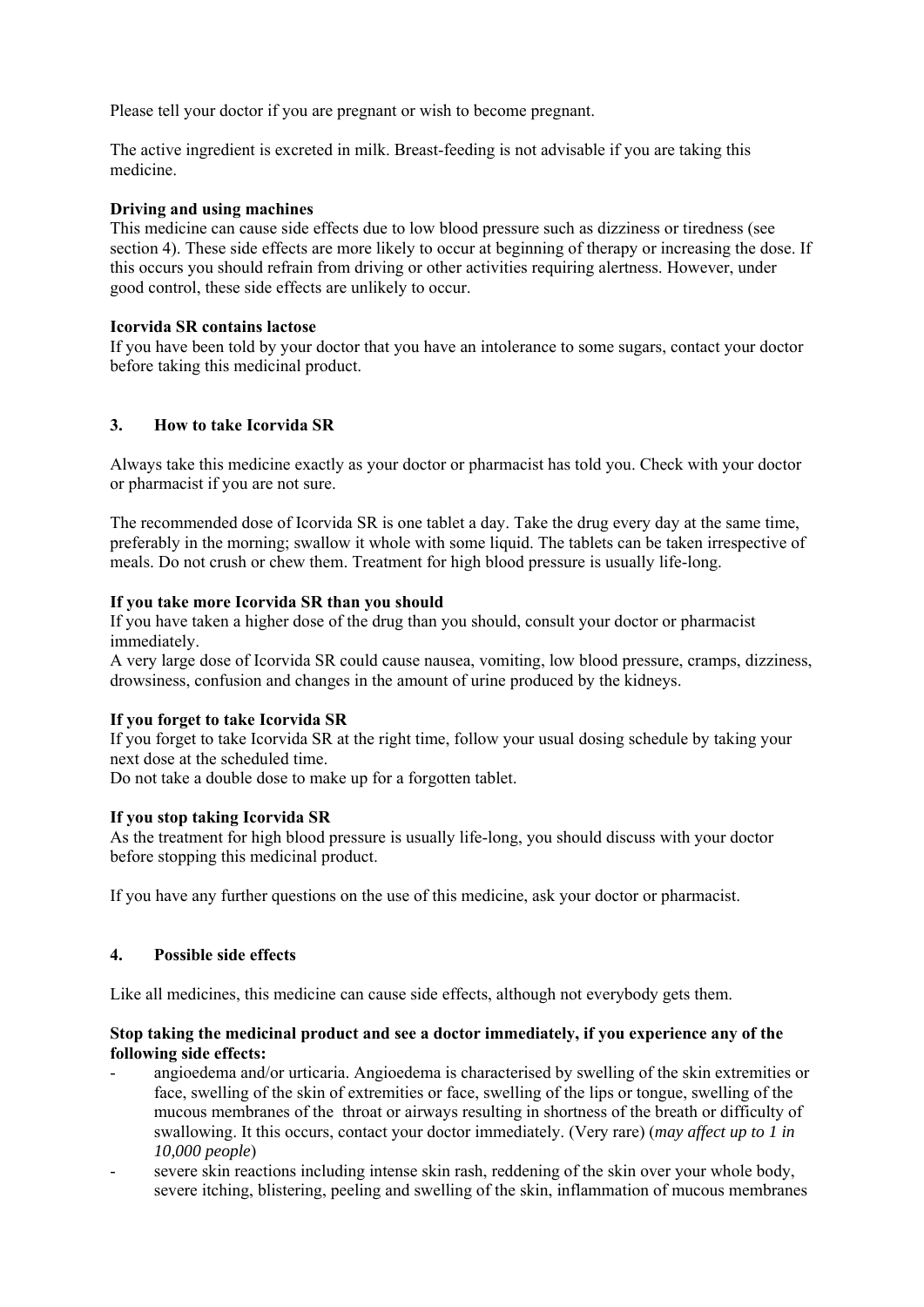(Steven Johnson syndrome) or other allergic reactions. (Very rare) (*may affect up to 1 in 10,000 people*)

- life-threatening irregular heartbeat. (Not known)
- inflamed pancreas which may cause severe abdominal and back pain accompanied with feeling very unwell. (Very rare) (*may affect up to 1 in 10,000 people*)
- disease of the brain caused by liver illness (hepatic encephalopathy). (Not known)
- inflammation of the liver (Hepatitis). (Not known)

The frequency of side effects listed below is defined according to the following categories:

### *Common (may affect up to 1 in 10 people):*

- low potassium in the blood;
- red raised skin rash;
- allergic reactions, mainly dermatological, in subjects with a predisposition to allergic and asthmatic reactions.

## *Uncommon (may affect up to 1 in 100 people):*

- low sodium in the blood that may lead to dehydration and low blood pressure;
- vomiting;
- red pinpoints on skin;
- impotence (inability to obtain or maintain an erection).

## *Rare (may affect up to 1 in 1,000 people):*

- feeling of tiredness, headache, pins and needles (paraesthesia), vertigo;
- gastro-intestinal disorders (such as nausea, constipation), dry mouth;
- low chloride in the blood, low magnesium in the blood.

## *Very rare (may affect up to 1 in 10,000 people):*

- changes in blood cells such as thrombocytopenia (decrease in the number of platelets which causes easy bruising and nasal bleeding), leucopenia (decrease of white blood cells which may cause unexplained fever, soreness of the throat or other flu-like symptoms – if this occurs, contact your doctor) and anaemia (decrease in red blood cells);
- high level of calcium in blood;
- heart rhythm irregularities (causing palpitations, feeling of the heart pounding), low blood pressure;
- kidney disease (causing symptoms of tiredness, increased need to urinate, itchy skin, feeling sick, swollen extremities);
- abnormal hepatic function.

### *Not known (frequency cannot be estimated from the available data):*

- fainting;
- if you suffer from systemic lupus erythematosus (a disorder of the immune system leading to inflammation and damage to the joints, tendons and organs with symptoms including skin rashes, tiredness, loss of appetite, weight gain and joint pain), this might get worse;
- cases of photosensitivity reactions (change in skin appearance) after exposure to the sun or artificial UVA have also been reported;
- short sightedness (myopia);
- blurred vision;
- visual impairment;
- decrease in vision or pain in your eyes due to high pressure (possible signs of fluid accumulation in the vascular layer of the eye (choroidal effusion) or acute angle-closure glaucoma);
- changes may occur in your blood and your doctor may need to give you blood tests to check your condition. The following changes in laboratory parameters may occur:
	- increase in uric acid, a substance which may cause or worsen gout (painful joint(s) especially in the feet),
	- increase in blood glucose levels in diabetic patients,